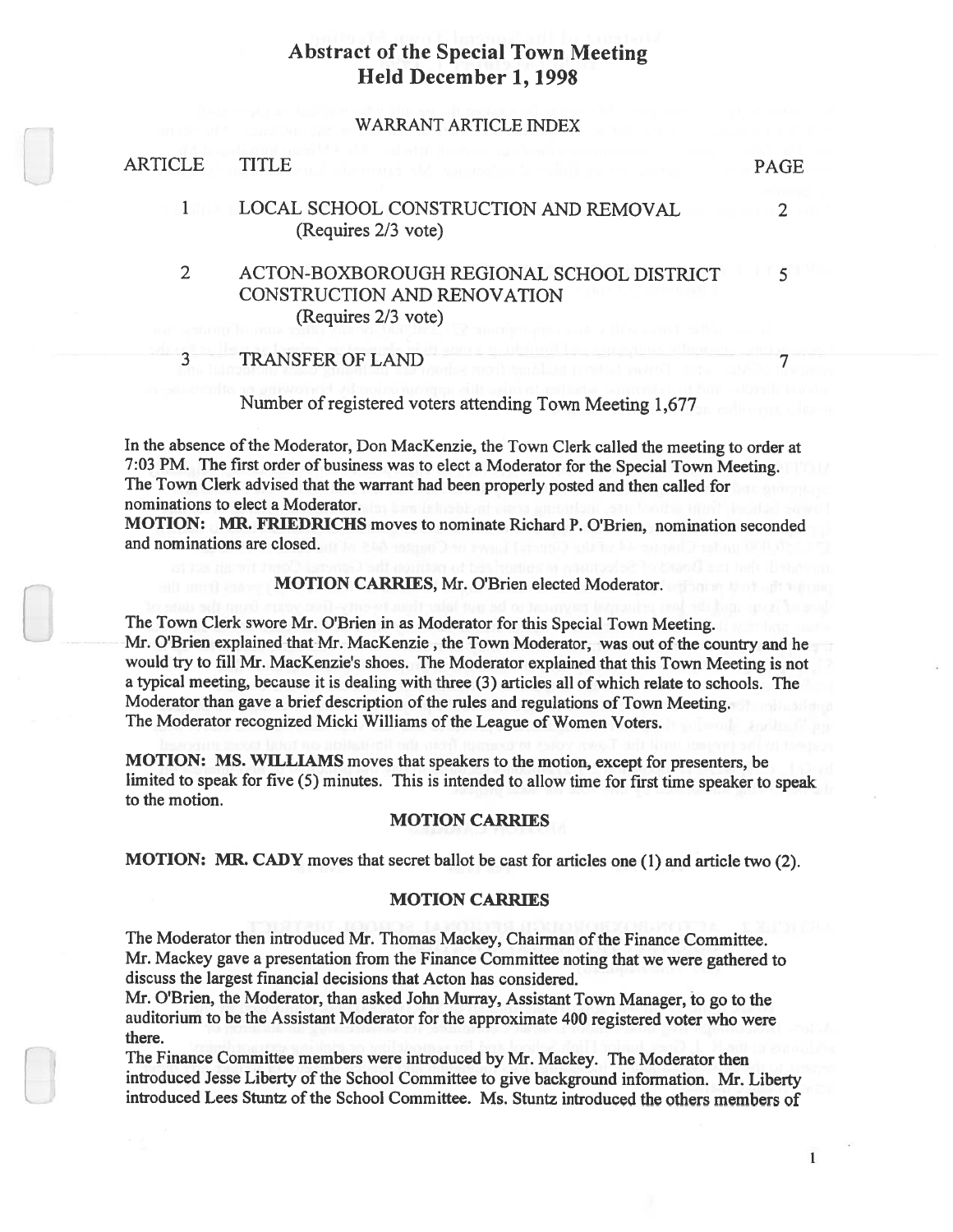the Acton School Committee. Ms Stuntz then asked the people who worked on the school building proposals to stand and be recognized, they were applauded by the audience. Ms. Stuntz and Mr. Liberty gave <sup>a</sup> presentation on the three warrant articles. Mr. O'Brien introduced Mr. Wayne Friedrichs, Chairman of the Board of Selectmen. Mr. Friedrichs introduced the Board of Selectmen.

After several presentations by other board members and residents, the Moderator read Article 1

# ARTICLE 1 LOCAL SCHOOL CONSTRUCTION AND REMOVAL

(Requires 2/3 vote)

To see if the Town will vote to appropriate \$21,350,000, or any other sum of money, for constructing, originally equipping and furnishing <sup>a</sup> new twin elementary school as well as for the removal of McCarthy-Towne School building from school use including costs incidental and related thereto, and to determine whether to raise this appropriation by borrowing or otherwise, or to take any other action relative thereto.

MOTION: MR. LIBERTY moves that \$21,350,000 be appropriated for constructing, originally equipping and furnishing a new twin elementary school and for the removal of the McCarthy-Towne School, from school use, including costs incidental and related thereto; that to meet this appropriation the Treasurer with the approval of the Board of Selectmen is authorized to borrow \$21,350,000 under Chapter 44 of the General Laws or Chapter 645 of the Acts of 1948 as amended; that the Board of Selectmen is authorized to petition the General Court for an act to permit the first principal paymen<sup>t</sup> on such borrowing to be not later than five (5) years from the date of issue and the last principal paymen<sup>t</sup> to be not later than twenty-five years from the date of issue; and that the School Committee is authorized to take any other action necessary to carry out these projects, provided, however, that no debt may be incurred under this vote, excep<sup>t</sup> for up to \$1,250,000 as to the new elementary school construction project for <sup>p</sup>lanning and other preliminary expenses, until the State Department of Education has included the Town's application for <sup>a</sup> state school construction gran<sup>t</sup> as to the project on its list of completed project applications, showing the priority assigned, and provided that this vote shall not take effect with respec<sup>t</sup> to the project until the Town votes to exemp<sup>t</sup> from the limitation on total taxes imposed by G.L. c.59, S21C (Proposition 2 1/2) amounts required to pay the principal of and interest on the borrowing authorized by this vote for such project.

### MOTION CARRIES

## Vote 1571 Yes 1184 No 387

## ARTICLE 2 ACTON-BOXBOROUGH REGIONAL SCHOOL DISTRICT CONSTRUCTION AND RENOVATION (2/3 Vote Required)

To see ifthe Town will approve the amount of \$19,100,000 debt authorized by the Acton- Boxborough Regional School District Committee, for constructing an addition or additions to the R. J. Grey Junior High School and for remodeling or making extraordinary repairs to the existing structure, including costs incidental and related thereto, or to take any other action relative thereto.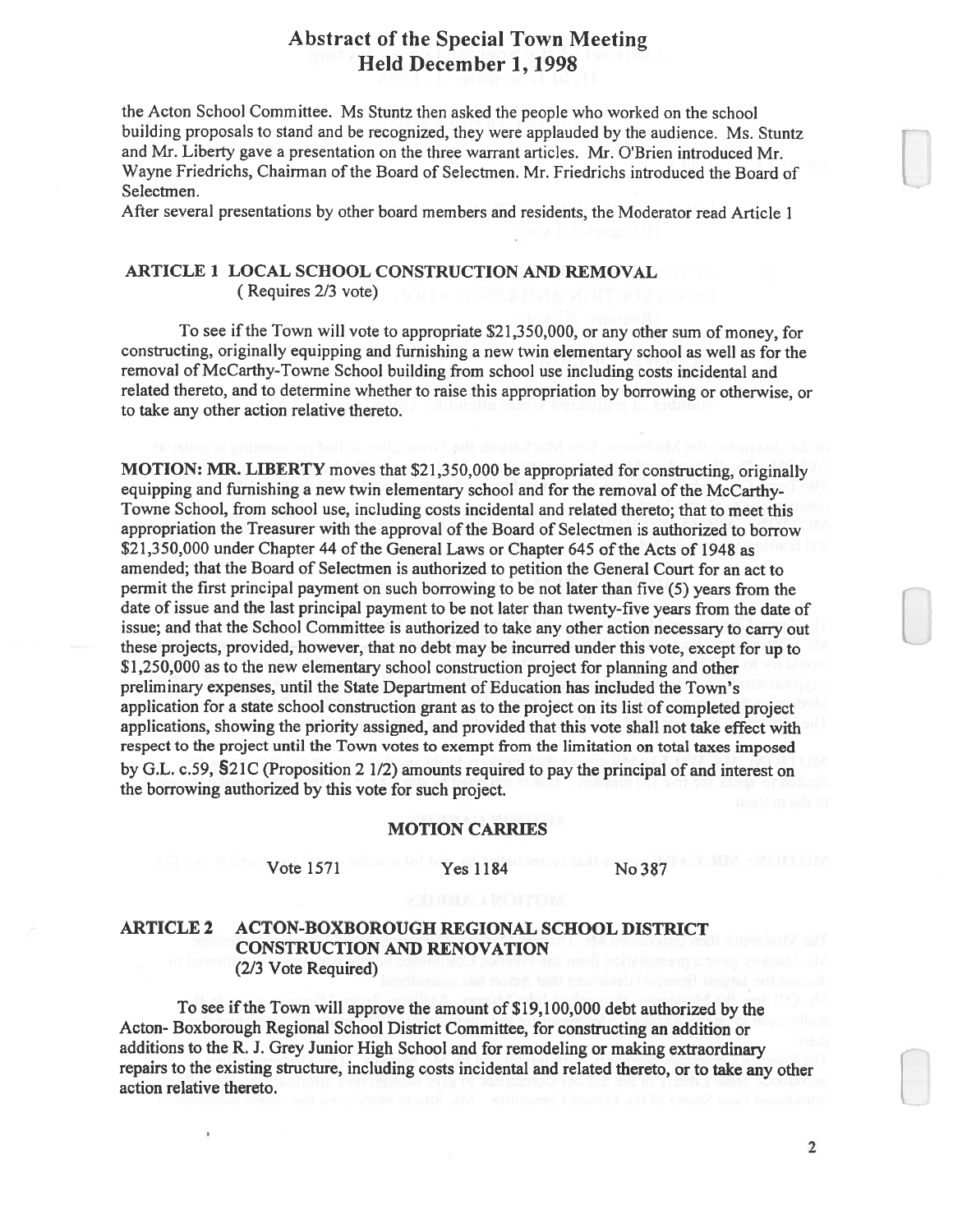MOTION: MRS. STUNTZ moves that the Town approve the amount of the \$19,100,000 debt authorized by the Acton-Boxborough Regional School District Committee, as allocated between Acton and Boxborough as set forth in the Acton-Boxborough Regional School District agreemen<sup>t</sup> approved on October 5, 1998, for constructing an addition or additions to the R.J. Grey Junior High School and for remodeling, reconstruction or making extraordinary repairs to the existing structure, including costs incidental and related thereto; that the Acton-Boxborough Regional School District Committee is authorized to petition the General Court for an act to permit the first principal paymen<sup>t</sup> on such borrowing to be not later than five (5) years from the date of issue and the last principal paymen<sup>t</sup> to be not later than twenty-five years from the date of issue; and that the Acton-Boxborough Regional School District Committee is authorized to take any other action necessary to carry out these projects, provided, however, that no debt may be incurred under this vote, excep<sup>t</sup> for up to \$1,150,000 as to the R.J. Grey Junior High School addition and renovation project for planning and other preliminary expenses, until the State Department of Education has included the Region's application for <sup>a</sup> state school construction gran<sup>t</sup> as to the project on its list of completed project applications, showing the priority assigned and provided that this vote shall not take effect until the Town votes to exemp<sup>t</sup> from the limitation on total taxes imposed by G.L. c.59, 521C (Proposition 2 1/2) amounts required to pay the principal of and interest on the borrowing authorized by this vote for such project, and provided further that the Town of Boxborough approves <sup>a</sup> like article.

MOTION CARRIES<br>Vote 1426 Yes 1126 No 336

## ARTICLE 3 TRANSFER OF LAND  $(2/3$ -Vote Required)

To see ifthe Town of Acton will vote to approve and authorize the conveyance by the Town of Acton to the Acton-Boxborough Regional School District of approximately 7 acres of land (excluding the land on which the Blanchard Auditorium is sited), more or less, in consideration of the conveyance by the Acton-Boxborough Regional School District to the Town of Acton of an equivalent number acres of land, more or less, or take any other action relative thereto.

MOTION: MRS. STUNTZ moves that the Town authorize the Board of Selectmen to transfer to the Acton-Boxborough Regional School District, for purposes of constructing an addition to the regional junior high and for parking and related accessory uses, appurtenances, and necessary infrastructure, the fee or any other interest in land owned by the Town bounded by Massachusetts Avenue and Charter Road, in return for the conveyance by the Acton-Boxborough Regional School District to the Town of the fee or other interests in <sup>a</sup> commensurate area of land owned by the Regional School District northeasterly of the Merriam School, for Town purposes, all as the Town and the Acton-Boxborough Regional School District agree; intending hereby to authorize the Board of Selectmen to take all actions necessary or appropriate to permit the construction of an addition to the regional junior high school, as authorized under Article 2.

### MOTION CARRIES

VOTE 122 Yes 110 No 12

3